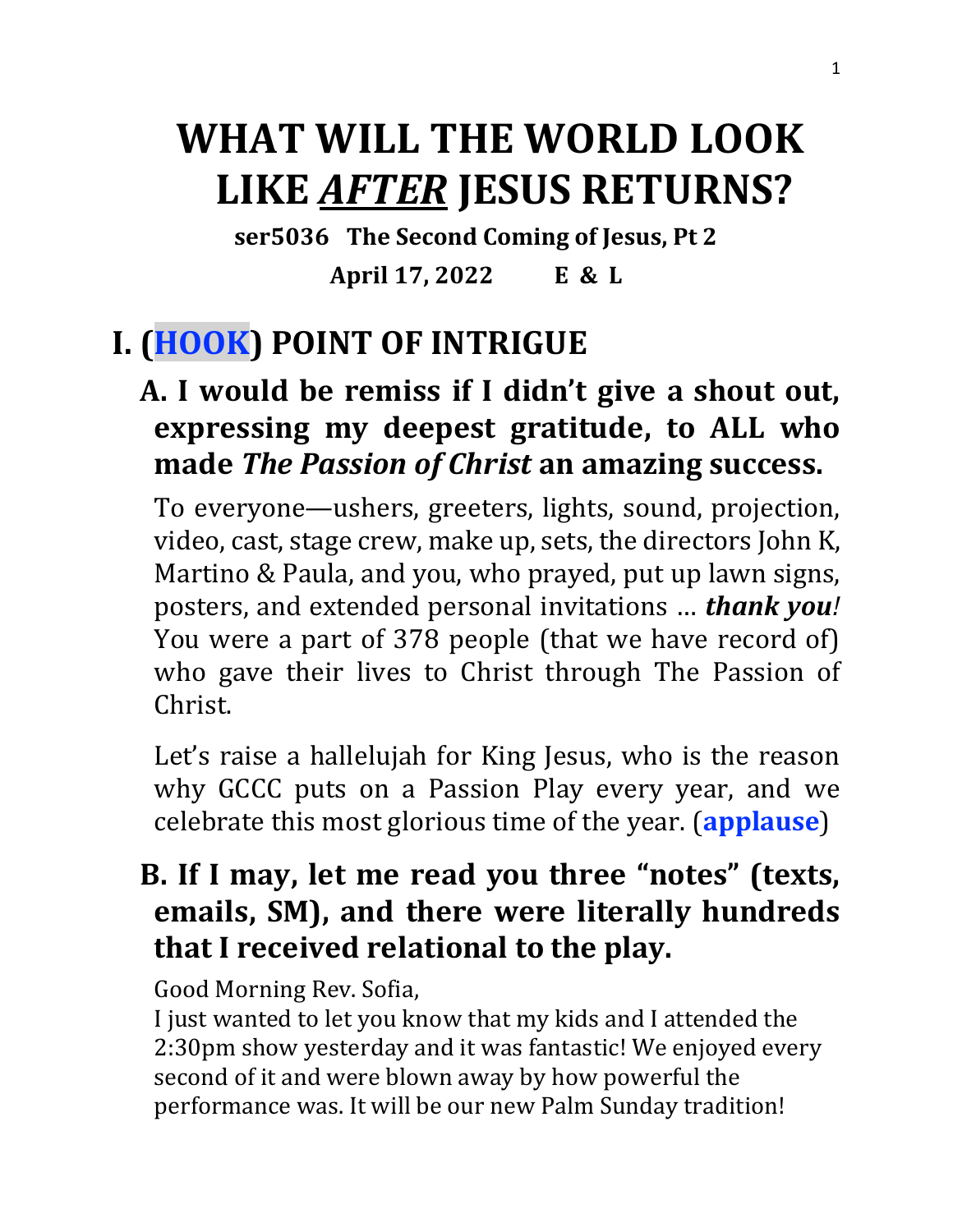#### Kind Regards, *KC*

A friend of mine, D. S., brought a group of 6 with her to the 3:30pm show last Saturday. One of them was from Serbia. She stated that seeing this play made the story of Jesus come alive. For the 1st time, she understood what Christianity was all about...the love of God. Yes, she accepted Jesus and can't wait to tell her relatives about who He is! It doesn't get any better than that!

*CGF*

I was one of the FTD's back in June of 2000 when I returned from active duty. For 22 years, I became lost and of the flesh, but have now recommitted myself to Christ and wow, it feels good. *DMS*

### **C. For those of you who were at the 2:30 Sunday show, I want to clear up a Biden moment.**

To be honest, I'm not sure if I had these moments when I was younger. Maybe I did, maybe I didn't. Those of you who have been attending GCCC for 40 years would know. At the Invitation, I was addressing when we become aware of our sinful nature. I meant to say, "We are not sinners because we sin, we sin because we are sinners." Whatever I said was not that. LOL!

*NOTE!* I told Stan (he's our video man), when you do a final post of the Passion Play, don't use that Invitation. LOL!

# **II. (BOOK) POINT OF INTRIGUE**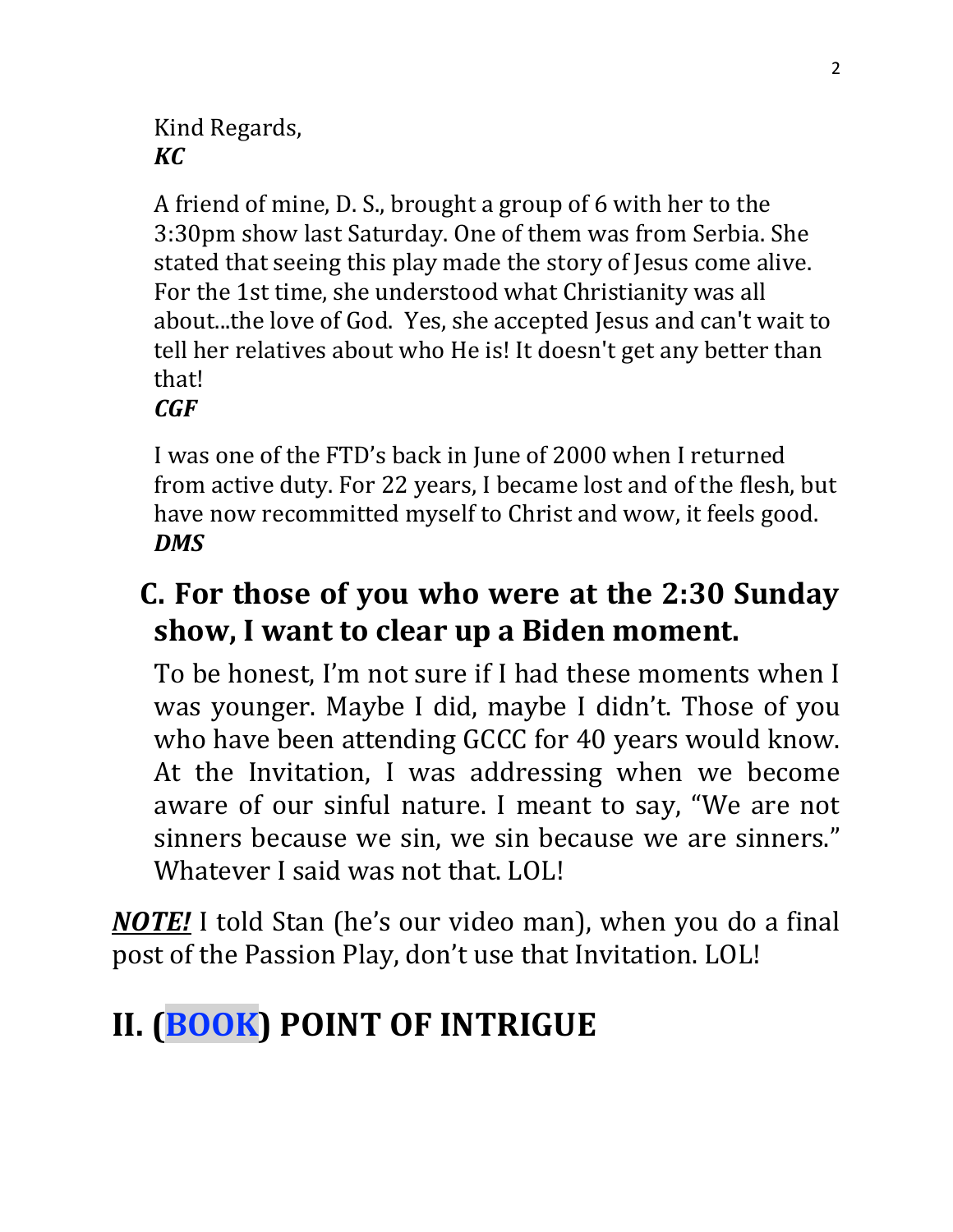### **A. King David, in his penitent Psalm, says this of himself:**

*Psalm 51: 5*

#### **[New International Version](https://biblehub.com/niv/psalms/51.htm)**

Surely, I was sinful at birth, sinful from the time my mother conceived me.

#### **[New Living Translation](https://biblehub.com/nlt/psalms/51.htm)**

For I was born a sinner— yes, from the moment my mother conceived me.

#### **[New King James Version](https://biblehub.com/nkjv/psalms/51.htm)**

Behold, I was brought forth in iniquity, And in sin my mother conceived me.

*NOTE*: There are two schools of thought here:

**1.** David is saying, "He was conceived in sin." That is, he was bastardly born. Which very well could be true, because his mother is never named; and his father, Jesse, did not consider him a choice to be King Saul's successor.

**2.** The other school of thought is that David was sinful by nature.

In other words, not only was David a sinner by practice, but he was also born with a sinful nature.

Personally, I suspect both are true.

*ILLUSTRATION*: One evening Noelle was working on Eden's hair. I'm not sure how the subject came up, but Sheryl and I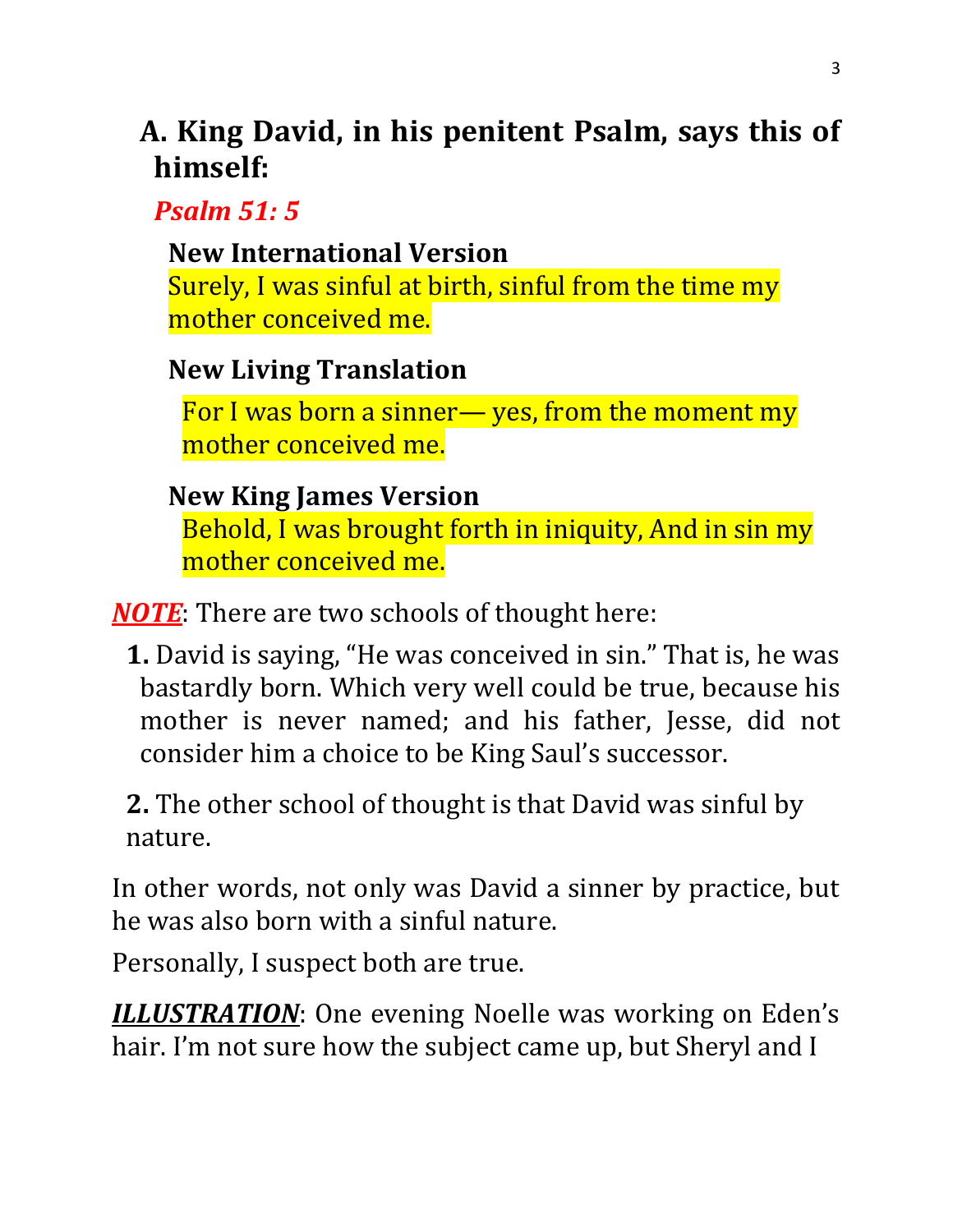were talking about Covid-19 restrictions being lifted on the kids, and that everyone was thrilled. Eden said (**show photo** – **E's girl thing)**, "I liked it when we took dance lessons by Zoom—I could mute the computer, walk away and do whatever I wanted." Yep, it's in there. We all have it-a sinful nature.

### **B. That is why there is a virgin birth, a crucifixion, a resurrection, and a second coming.**



#### *Romans 6:23*

For the wages of sin is death, but the free gift of God is eternal life through Christ Jesus our Lord.

#### *Hebrews 2:14*

Because God's children are human beings—made of flesh and blood—the Son also became flesh and blood. For only as a human being could he die, and only by dying could he break the power of the devil, who had the power of death.

#### *1 Corinthians 15:55*

O Death, where *is* your sting? O Hades, where *is* your victory?"

#### *Revelation 1:18*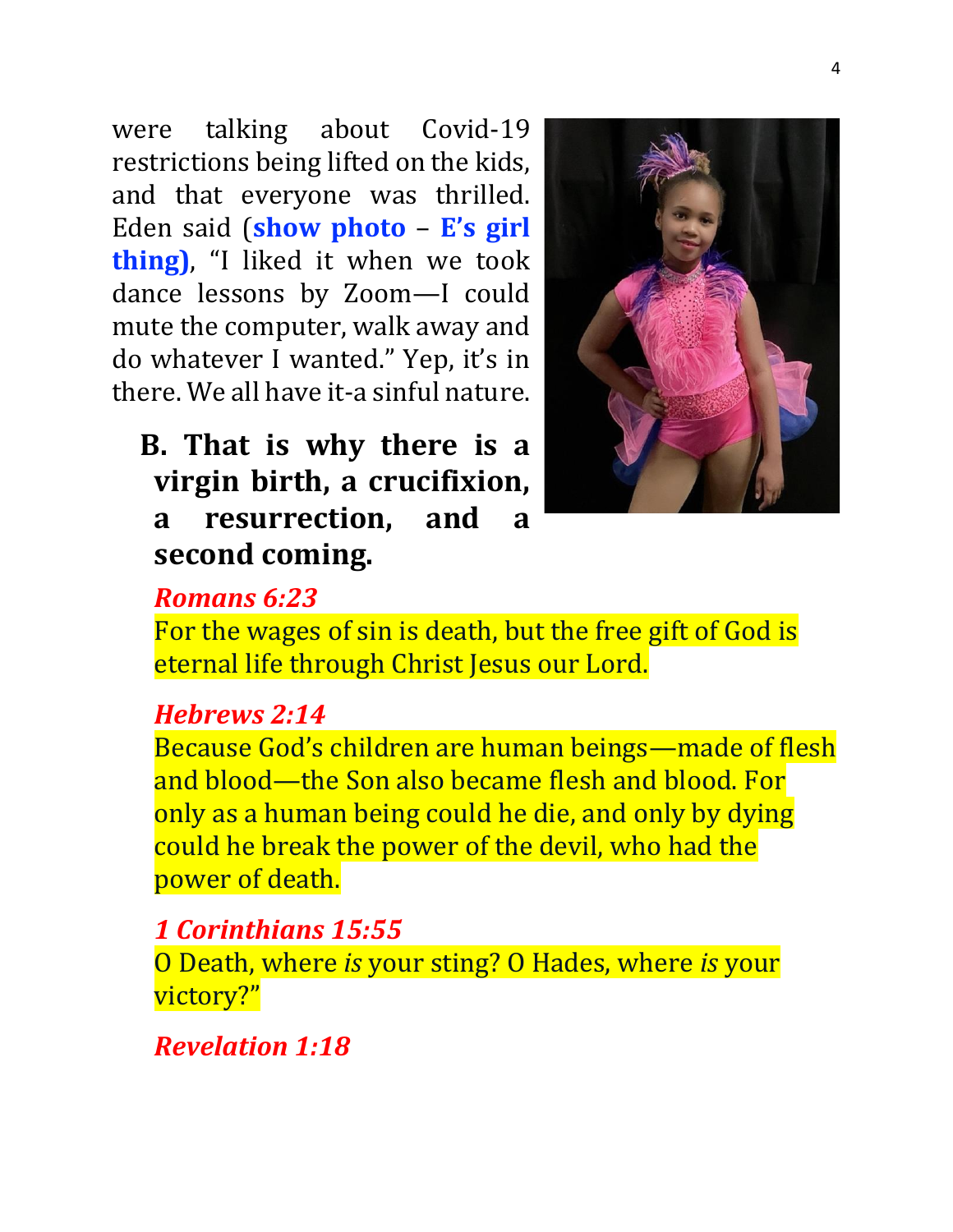I *am* He who lives, and was dead, and behold, I am alive forevermore. Amen. And I have the keys of Hades and of Death.

#### **III. INVITATION**

#### **A. Jesus speaking of the life to come said in** *John 5:28-29*

**<sup>28</sup>**Do not marvel at this; for the hour is coming in which all who are in the graves will hear His voice **<sup>29</sup>** and come forth—those who have done good, to the resurrection of life, and those who have done evil, to the resurrection of condemnation.

Now the reality is that verse is somewhat of an oxymoron. Reason being, God tells "there are none righteous—no not one; for all have sinned." (*Roman 3:10 & 3:23*) So then who is going to enter the "resurrection of life?" Those who have clothed themselves with God's righteousness through Christ Jesus. *Colossians 1:22* tells us, "*[Jesus Christ]* ... through His death, presents you [before the Father] holy, blameless and without reproach."

#### **B. So, the outstanding question is: Have you received Jesus for the remission of sin?**

*John 1:12* tells us, "To as many as received Him, to them He gave the power/right to become children of God, even to them who believe on His name."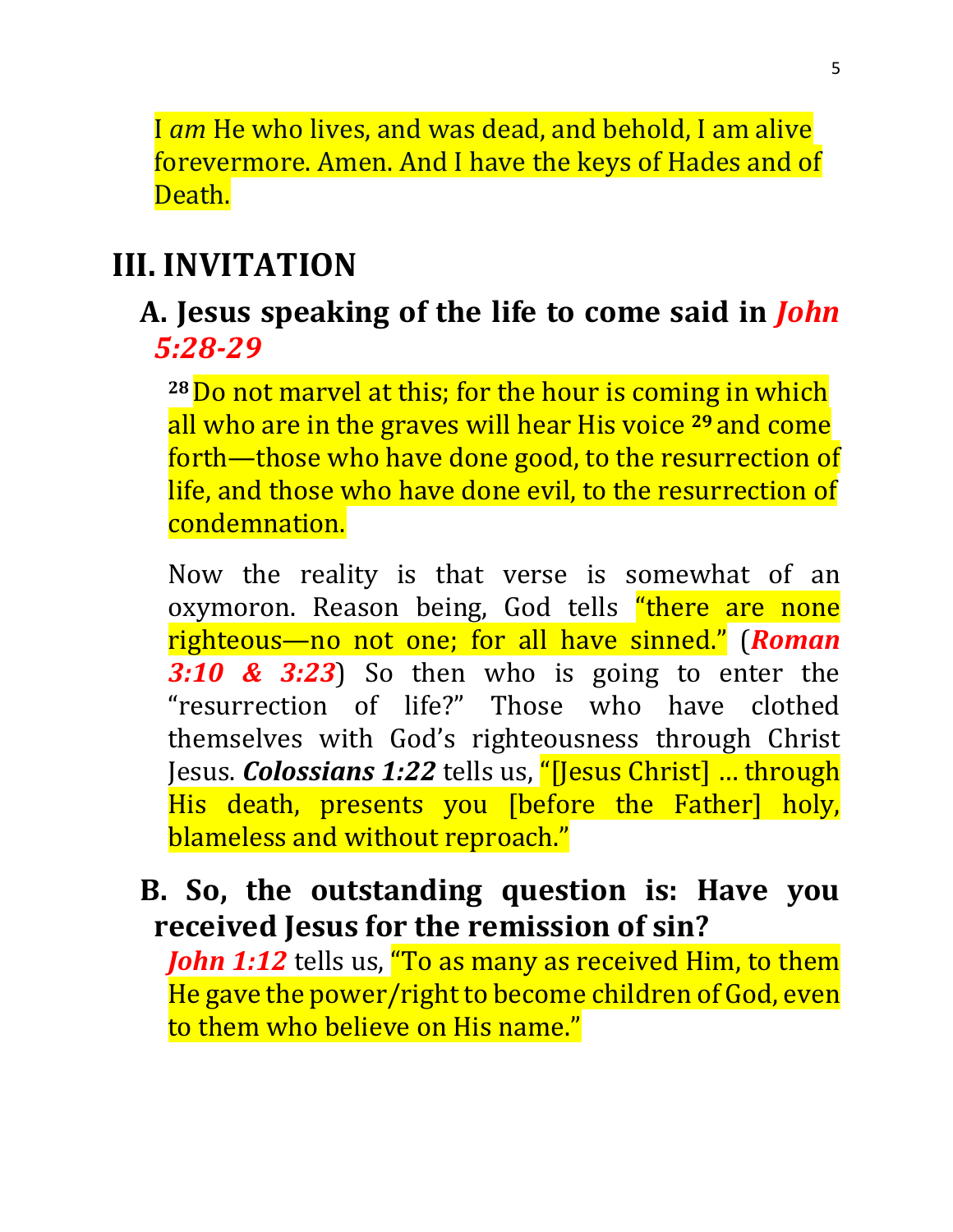Why not on this Easter Sunday? He's done His part; all you have to do is yours. Here's how!

Work through the ABCs. Pray to receive Christ. Ck FTD. Text "Pray." Email **bruce@gcccpray.com**)



*Father in Heaven, I'm sorry for the things I've done that are wrong: I am a sinner; forgive me. Thank You for loving me and sending your Son, Jesus, to pay the penalty for my sin. Holy Spirit come into my heart; Jesus be my Lord and Savior. I give You my life. Amen.*

## **IV. WHAT WILL THE WORLD LOOK LIKE** *AFTER* **JESUS RETURNS?**

### **A. As a setting for the**  *AFTER***, let's take a quick look at what the world will look like** *WHEN* **Jesus returns**

Here's the timeline as I understand it. **(show photo)**

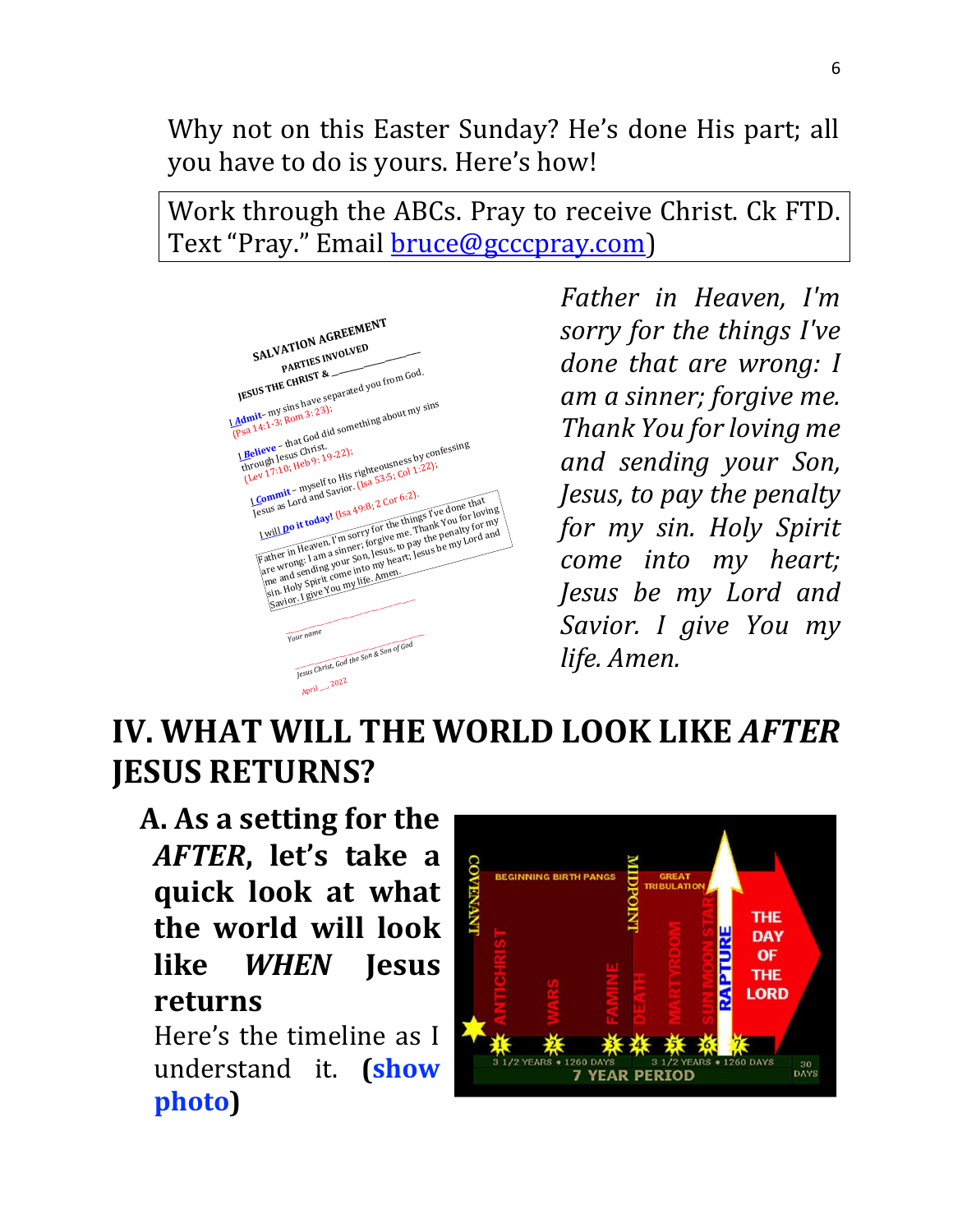**1.** The antichrist will begin putting into place his system by which he will seek to control the world.

**2.** The world will be ugly—wars, famines, and all the other uglies Jesus spoke of.

**3.** Halfway through the seven years the antichrist will demand that he be worshipped. I'm not sure exactly what that will look like, but he will demand complete obedience.

**4.** At that point many believers, more than John the Revelator could count, will die for what they believe. It will not be pretty.

**5.** Sometime towards the end or the tribulation, God will have had enough. He will have heard the prayer of the martyred saints and "rapture" them as He did Noah, Lot, and Israel while enslaved in Egypt. The saint has never had to face the wrath of God as will the wicked.

**6.** It's at this point that God will pour out His wrath upon the Satanic Trinity and the wicked world.

**7.** Then He will come back to earth with His saints to rule and reign for one thousand years.

**8.** After that, there's a final battle between Michael the Archangel and Satan … God wins and we enter ETERNITY.

### **B. (LOOK) Let's look at the one-thousand years, then close with Eternity (which you're going to love—both child and adult).**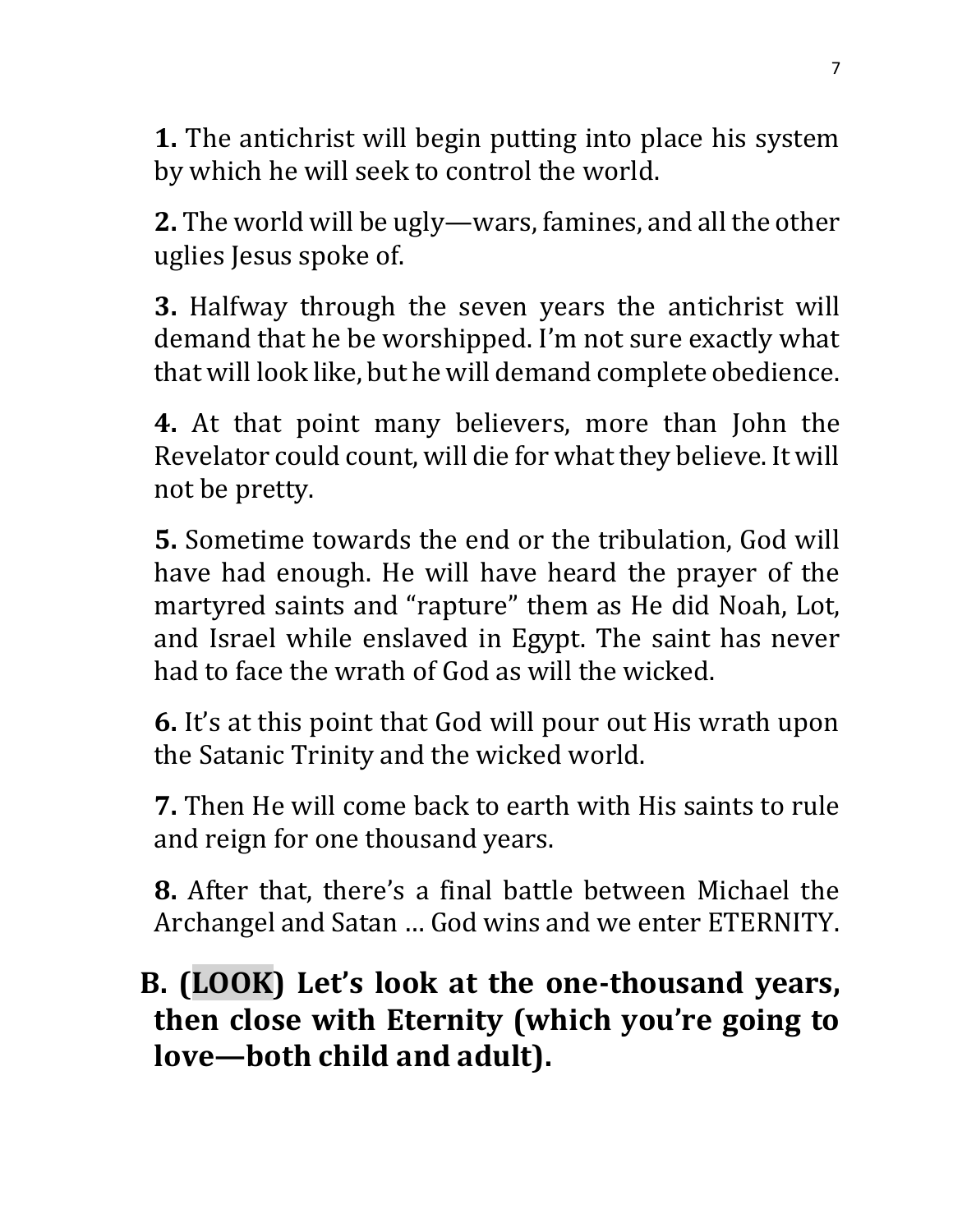#### *Isaiah 11:4*

He will give justice to the poor and make fair decisions for the exploited/KJV-meek.

*NOTE***: \*Meek**—depressed; needy because of one's circumstances

The earth will shake at the force of His word, and one breath from His mouth will destroy the wicked. **<sup>5</sup>**He will wear righteousness like a belt and truth like an undergarment. **<sup>6</sup>** In that day the wolf and the lamb will live together; the leopard will lie down with the baby goat. The calf and the yearling will be safe with the lion, and a little child will lead them all. **<sup>7</sup>**The cow will graze near the bear. The cub and the calf will lie down together. The lion will eat hay like a cow. **<sup>8</sup>**The baby will play safely near the hole of a cobra. Yes, a little child will put its hand in a nest of deadly snakes without harm. **<sup>9</sup>**Nothing will hurt or destroy in all My holy mountain, for as the waters fill the sea, so the earth will be filled with people who know the LORD.

*WHY IS THAT?* Satan will be bound for one-thousand years; saints will rule and reign with Jesus, and wickedness will not raise its ugly head. And the Church of Jesus Christ said, "Hallelujah!"